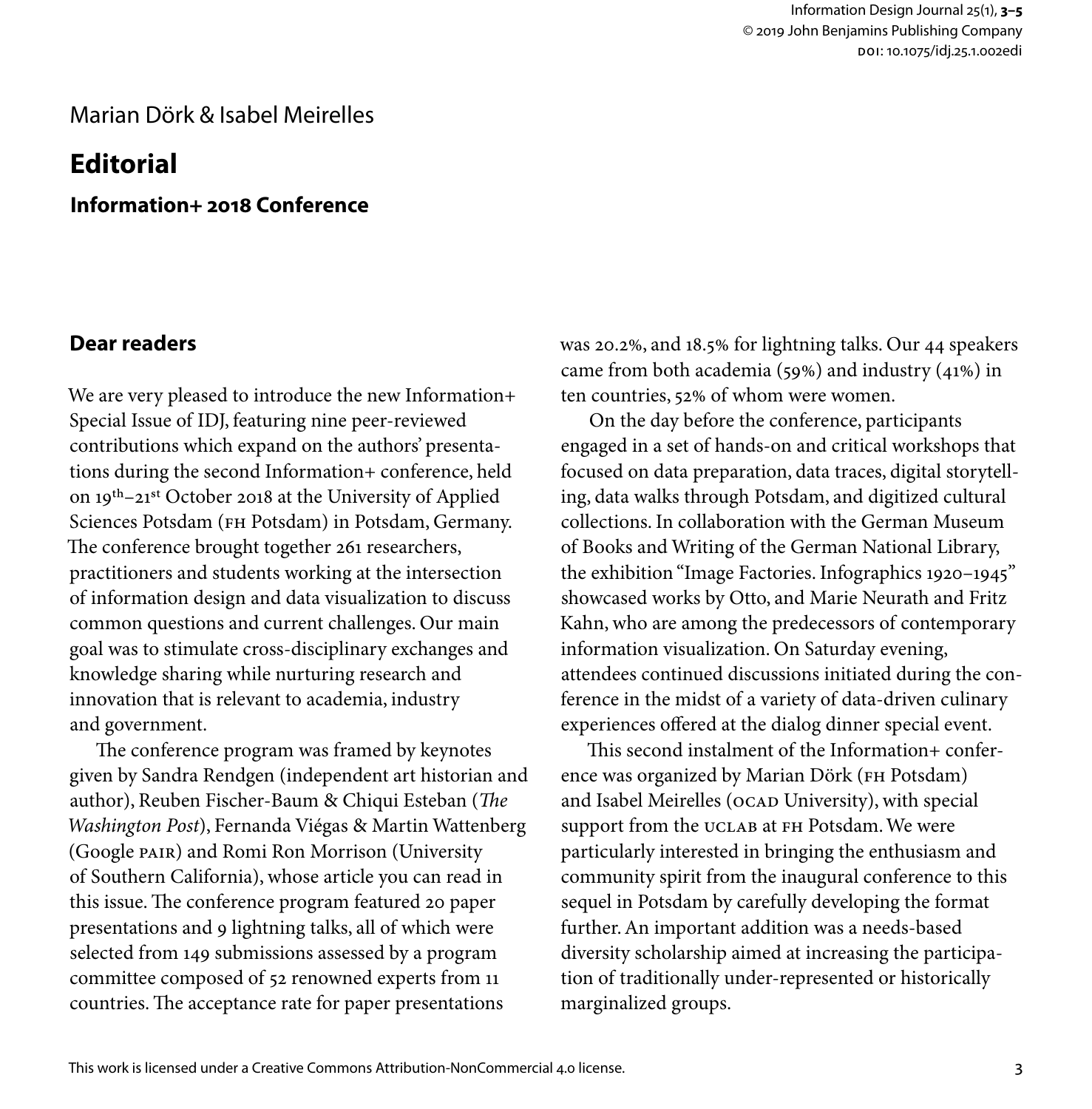#### **The articles**

The special issue starts with an article by Cruz and colleagues describing their process and visual metaphor for visualizing the U.S. immigration over time using dendrochronology, a method for analyzing patterns of growth in trees. The series of visualizations are incredibly informative about the patterns of immigrants contributing to population growth in the U.S., while also remarkably elegant in depicting a topic that has been at the center of current political debate in that country. As the authors write, "dendrochronology theme is a poetic take on the data, yet it is also a functional and conceptual space that is used to construct language and rationales on that data."

In the article "Who Wants to Be a Self-driving Car?: A Mixed-reality Data-Trust Exercise", Lee and colleagues present a case study describing an intriguing experiment designed to provide participants with insights into how self-driving cars operate.

The next three articles address the theoretical foundations of data visualization while raising critical questions about our field's basic assumptions. Boyd Davis and Vane examine the contribution of design activity to collaborative visualization projects in the context of digital humanities research. In their article "Design as Externalization: enabling research", they draw from their own work with cultural institutions, and reflect on the unique role of designers working with museum staff and humanities scholars in transdisciplinary projects. The article features a range of visualization projects that demonstrate the power of data visualization as a form of both externalization and experimentation. To encourage a more critical understanding of data visualizations in public discourse, Kosminsky and colleagues challenge notions of objectivity and offer reflections on visualization as a system of representation with strong ties to science and rationalism. Their article, "Belief at first sight:

Data visualization and the rationalization of seeing" situates data visualizations in deeply rooted conventions of visual representation in art and media throughout history, while examining their tendency to convey credibility. More fundamentally, in the article "Gaps Between the Digits: On the Fleshy Unknowns of The HUMAN," Romi Ron Morrison challenges the aesthetics of "cleanliness" in data visualization practices and questions any notions of knowability that are reduced to measurability. The article is a compelling invitation to a much needed critical conversation about empirical methods, including data visualization practices that claim universality and justice.

The next two articles look at how perception (and interpretation) impact both our understanding of the world and our actions. In their article "Feeling Numbers: The emotional impact of proximity techniques in visualization," Campbell and Offenhuber apply the rhetorical theories of George Campbell, in particular the proximity technique, to an empirical study testing the effectiveness of appeals to emotion in the contextual framing of visualizations. Their study indicates that people are more interested in topics when a visualization depicts data that align with their interests as well when it represents events closer in time to them. Schlaich and Meier-Walter identify a set of problems with the visual perception of two common public information pictograms: the "elevator" and the "toilet." Their article, "The Evolution of the Elevator Pictogram: Pointing out trends for the future," describes the challenges we face when confronted with these signs in public spaces, while also providing important directions for future consideration by the designers of these systems.

The issue ends with two contributions examining the importance of information design to the communication of complex medical information. The article "Pragmatic evaluation of The BMJ's Visual Abstracts" by Stahl-Timmins and colleagues reports on their design process and experimentation with visual abstracts targeted at